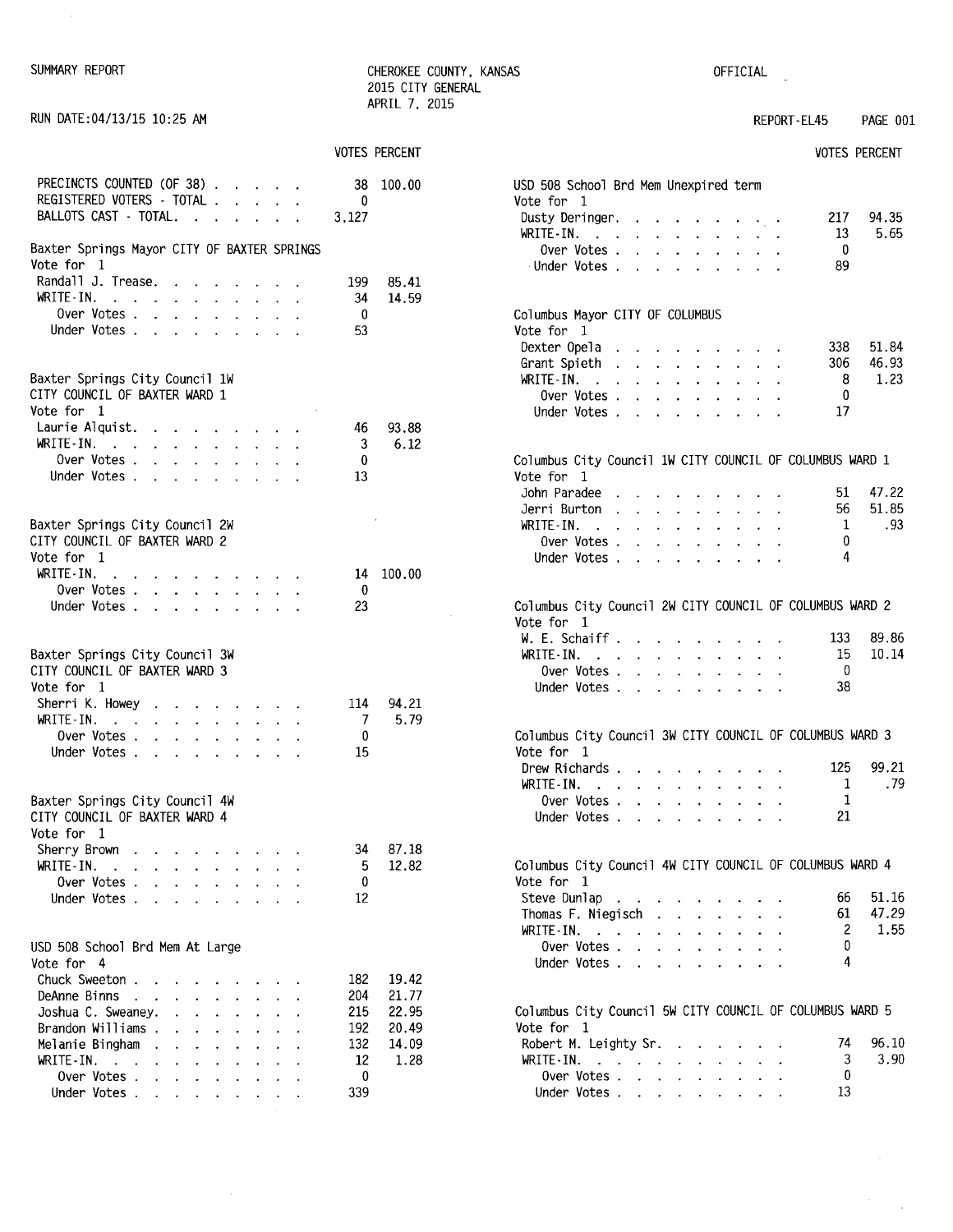RUN DATE:04/13/15 10:25 AM

SUMMARY REPORT **CHEROKEE COUNTY, KANSAS** 2015 CITY GENERAL APRIL 7. 2015

 $\ddot{\phantom{a}}$ 

OFFICIAL

## REPORT-EL45 PAGE 002

|  | <b>VOTES PERCENT</b> |
|--|----------------------|
|--|----------------------|

|                                                                       |                                         |                                                                          |                           |                                                                            |                             |                                                                                                                       |                           |                           |                      |                | VOTES PERCENT |
|-----------------------------------------------------------------------|-----------------------------------------|--------------------------------------------------------------------------|---------------------------|----------------------------------------------------------------------------|-----------------------------|-----------------------------------------------------------------------------------------------------------------------|---------------------------|---------------------------|----------------------|----------------|---------------|
| Columbus Hospital Board Mem CITY OF COLUMBUS<br>Vote for<br>1         |                                         |                                                                          |                           |                                                                            |                             |                                                                                                                       |                           |                           |                      |                |               |
| Chris Green.                                                          |                                         |                                                                          |                           | $\mathbf{r} = \mathbf{r} \times \mathbf{r} = \mathbf{r} \times \mathbf{r}$ |                             |                                                                                                                       |                           |                           |                      | 577            | 98.80         |
| WRITE-IN.                                                             |                                         | $\ddot{\phantom{0}}$                                                     |                           | $\mathbf{z} = \mathbf{z} + \mathbf{z}$                                     | $\mathcal{L}^{\pm}$         | $\bullet$ .                                                                                                           | $\mathbf{L}^{\text{max}}$ |                           |                      | 7              | 1.20          |
| Over Votes .                                                          |                                         | $\mathbf{L}$                                                             |                           |                                                                            |                             | $\mathcal{L}^{\mathcal{A}}$ , $\mathcal{L}^{\mathcal{A}}$ , $\mathcal{L}^{\mathcal{A}}$ , $\mathcal{L}^{\mathcal{A}}$ |                           | $\mathbf{L}^{(1)}$        |                      | 0              |               |
| Under Votes                                                           |                                         |                                                                          |                           |                                                                            |                             |                                                                                                                       |                           |                           |                      | 85             |               |
| Galena City Council 2W CITY COUNCIL OF GALENA WARD 2<br>Vote for<br>1 |                                         |                                                                          |                           |                                                                            |                             |                                                                                                                       |                           |                           |                      |                |               |
| Paul Nolan.                                                           |                                         | $\mathcal{L}^{\text{max}}$                                               |                           | $\bullet$ .                                                                | $\bullet$ .                 |                                                                                                                       |                           |                           |                      | 44             | 45.36         |
| Paul Allen                                                            |                                         | $\mathbf{L}^{\text{max}}$                                                | $\mathbf{L}^{\text{max}}$ | $\sim$                                                                     | $\mathbf{A}^{\mathrm{eff}}$ | $\ddot{\phantom{0}}$                                                                                                  | $\sim$                    | $\ddot{\phantom{0}}$      |                      | 53             | 54.64         |
| WRITE-IN.                                                             | $\sim 10^{-11}$ km $^{-1}$              | $\ddot{\phantom{0}}$                                                     |                           | $\mathbf{r} = \mathbf{r} + \mathbf{r}$ .                                   |                             | $\ddot{\phantom{0}}$                                                                                                  | $\ddot{\phantom{0}}$      | $\mathbf{L}^{\text{max}}$ |                      | 0              |               |
| Over Votes .                                                          |                                         | $\mathbf{z}$ .                                                           |                           | $\mathbf{r} = \mathbf{r} \cdot \mathbf{r}$                                 |                             | $\mathbf{u} = \mathbf{u} \cdot \mathbf{u}$                                                                            | $\sim$                    | $\mathbf{z}$ .            |                      | 0              |               |
| Under Votes .                                                         |                                         | $\mathbf{r}$                                                             | $\ddot{\phantom{0}}$      | $\sim 10^{-11}$                                                            | $\sim$                      | $\mathbf{L}^{\text{max}}$                                                                                             |                           | $\mathbf{a}$ .            |                      | 5              |               |
| Galena City Council 4W CITY COUNCIL OF GALENA WARD 4<br>Vote for 1    |                                         |                                                                          |                           |                                                                            |                             |                                                                                                                       |                           |                           |                      |                |               |
| Tabitha Gwynn Ryan                                                    |                                         |                                                                          |                           |                                                                            |                             |                                                                                                                       |                           |                           |                      | 30             | 49.18         |
| Emily Jordan                                                          |                                         |                                                                          |                           |                                                                            |                             | $\mathbf{r} = \mathbf{r} \cdot \mathbf{r}$                                                                            |                           | $\ddot{\phantom{0}}$      | $\ddot{\phantom{0}}$ | 31             | 50.82         |
| WRITE-IN.                                                             | $\mathcal{A}=\mathcal{A}=\mathcal{A}$ . |                                                                          |                           | $\mathbf{z} = \mathbf{z} + \mathbf{z}$                                     | $\sim$ 10 $\pm$             | $\mathbf{L}^{\text{max}}$                                                                                             | $\bullet$ .               | $\mathbf{L}^{\text{max}}$ |                      | 0              |               |
| Over Votes .                                                          |                                         | $\ddot{\phantom{a}}$                                                     | $\mathbf{L}^{\text{max}}$ | $\sim$                                                                     | $\omega$ .                  | $\mathbf{z}$                                                                                                          | $\bullet$                 | $\ddot{\phantom{a}}$      |                      | 0              |               |
| Under Votes                                                           |                                         |                                                                          |                           |                                                                            | $\sim$                      | $\ddot{\phantom{a}}$                                                                                                  | $\mathcal{L}_{\bullet}$   | $\mathbf{L}^{\text{max}}$ |                      | $\overline{2}$ |               |
|                                                                       |                                         |                                                                          |                           |                                                                            |                             |                                                                                                                       |                           |                           |                      |                |               |
| Galena City Council At Large 2 Pos CITY OF GALENA CITY<br>Vote for  2 |                                         |                                                                          |                           |                                                                            |                             |                                                                                                                       |                           |                           |                      |                |               |
| Beau T. Hamlin.                                                       |                                         | $\mathbf{z} = \mathbf{z} + \mathbf{z}$ , where $\mathbf{z} = \mathbf{z}$ |                           |                                                                            |                             |                                                                                                                       |                           |                           |                      | 208            | 26.63         |
| Kelvin D. Ward.                                                       |                                         | $\ddot{\phantom{0}}$                                                     |                           | $\epsilon = \epsilon - \epsilon$ .                                         |                             | $\sim$                                                                                                                |                           |                           |                      | 111            | 14.21         |
| Christy LaTurner-House.                                               |                                         |                                                                          |                           |                                                                            | $\mathbf{L}^{\text{max}}$   | $\ddot{\phantom{0}}$                                                                                                  | $\ddot{\phantom{0}}$      |                           |                      | -49            | 6.27          |
| Lance Nichols                                                         |                                         |                                                                          |                           |                                                                            | $\ddot{\phantom{a}}$        | $\ddot{\phantom{0}}$                                                                                                  | $\ddot{\phantom{0}}$      |                           |                      | 160            | 20.49         |
| Linda Watkins .                                                       |                                         | $\mathbf{z} = \mathbf{z} + \mathbf{z}$ .                                 |                           |                                                                            | $\mathbf{L}^{\mathcal{A}}$  | $\ddot{\phantom{0}}$                                                                                                  | $\ddot{\phantom{0}}$      | $\ddot{\phantom{0}}$      | $\ddot{\phantom{0}}$ | 150            | 19.21         |
| Royce Cantrell.                                                       |                                         |                                                                          |                           | $\mathbf{r}$                                                               | $\ddot{\phantom{0}}$        | $\bullet$                                                                                                             | $\ddot{\phantom{0}}$      |                           |                      | 99             | 12.68         |
| $WRITE-IN.$ .                                                         |                                         | $\ddot{\phantom{0}}$                                                     | $\ddot{\phantom{a}}$      | $\sim$                                                                     | $\sim$                      | $\ddot{\phantom{0}}$                                                                                                  | $\mathbf{v}$              | $\sim$                    |                      | 4              | .51           |
| Over Votes .                                                          |                                         | $\mathbf{L}$                                                             |                           | $\mathbf{1}$ and $\mathbf{1}$ and $\mathbf{1}$ and $\mathbf{1}$            |                             |                                                                                                                       | $\sim$ $-$                | $\mathbf{L}$              |                      | 0              |               |
| Under Votes                                                           |                                         |                                                                          |                           |                                                                            |                             | $\mathbf{z} = \mathbf{z} + \mathbf{z} + \mathbf{z} + \mathbf{z} + \mathbf{z}$                                         |                           | $\mathbf{L}^{\text{max}}$ | $\ddot{\phantom{0}}$ | 81             |               |
| Scammon Mayor CITY OF SCAMMON<br>Vote for<br>1                        |                                         |                                                                          |                           |                                                                            |                             |                                                                                                                       |                           |                           |                      |                |               |
| Jerry Grant.                                                          |                                         |                                                                          |                           |                                                                            |                             |                                                                                                                       |                           |                           |                      | 57             | 82.61         |
| WRITE IN.                                                             | $\mathbf{r}$                            | $\ddot{\phantom{0}}$                                                     |                           |                                                                            |                             |                                                                                                                       |                           |                           |                      | 12             | 17.39         |
| Over Votes .                                                          |                                         | $\ddot{\phantom{0}}$                                                     | $\ddot{\phantom{0}}$      | $\ddot{\phantom{0}}$                                                       | $\ddot{\phantom{0}}$        | $\ddot{\phantom{0}}$                                                                                                  |                           |                           |                      | 0              |               |
| Under Votes.                                                          |                                         | $\ddot{\phantom{0}}$                                                     |                           |                                                                            | $\ddot{\phantom{0}}$        | $\ddot{\phantom{0}}$                                                                                                  |                           |                           |                      | 4              |               |
| Scammon City Treasurer CITY OF SCAMMON<br>Vote for<br>$\mathbf{1}$    |                                         |                                                                          |                           |                                                                            |                             |                                                                                                                       |                           |                           |                      |                |               |
| Debra A. Norris                                                       |                                         |                                                                          |                           |                                                                            |                             |                                                                                                                       |                           |                           |                      | 67             | 97.10         |
| WRITE-IN.                                                             | $\sim 10$ .                             | ٠                                                                        | $\ddot{\phantom{0}}$      |                                                                            |                             |                                                                                                                       |                           |                           |                      | 2              | 2.90          |
| Over Votes.                                                           |                                         | $\ddot{\phantom{a}}$<br>$\ddot{\phantom{0}}$                             |                           | $\ddot{\phantom{0}}$                                                       | $\cdot$                     | $\ddot{\phantom{0}}$                                                                                                  |                           |                           |                      | 0              |               |
| Under Votes .                                                         |                                         | $\cdot$                                                                  |                           |                                                                            |                             |                                                                                                                       |                           |                           |                      | 4              |               |
|                                                                       |                                         |                                                                          |                           |                                                                            |                             |                                                                                                                       |                           |                           |                      |                |               |

| Scammon City Council 1W CITY COUNCIL OF SCAMMON WARD 1               |                                                                 |                                            |                                        |                             |                                              |                                                                    |                      |                      |                |        |
|----------------------------------------------------------------------|-----------------------------------------------------------------|--------------------------------------------|----------------------------------------|-----------------------------|----------------------------------------------|--------------------------------------------------------------------|----------------------|----------------------|----------------|--------|
| Vote for 2                                                           |                                                                 |                                            |                                        |                             |                                              |                                                                    |                      |                      |                |        |
| Darin Cassidy                                                        |                                                                 |                                            |                                        |                             |                                              | and the contract of the contract of                                |                      |                      | 17             | 62.96  |
| James E. Hodgson .                                                   |                                                                 | $\mathbf{L}^{\text{max}}$                  | $\mathcal{L}^{\text{max}}$             |                             | $\bullet$ - $\bullet$ - $\bullet$            | $\bullet$ .                                                        | $\sim$               |                      | 10             | 37.04  |
| WRITE-IN.                                                            | $\bullet$                                                       | $\mathbf{L}^{\text{max}}$                  | $\ddot{\phantom{0}}$                   | $\mathcal{L}^{\mathcal{L}}$ | $\mathcal{L}^{\pm}$                          | $\ddot{\phantom{0}}$                                               | $\ddot{\phantom{0}}$ |                      | - 0            |        |
| Over Votes .                                                         |                                                                 |                                            | $\mathbf{r} = \mathbf{r} \mathbf{r}$ . |                             |                                              | $\mathbf{r} = \mathbf{r} + \mathbf{r} + \mathbf{r} + \mathbf{r}$ . |                      |                      | 0              |        |
| Under Votes                                                          |                                                                 |                                            |                                        |                             |                                              |                                                                    |                      |                      | 9              |        |
|                                                                      |                                                                 |                                            |                                        |                             |                                              |                                                                    |                      |                      |                |        |
|                                                                      |                                                                 |                                            |                                        |                             |                                              |                                                                    |                      |                      |                |        |
| Scammon City Council 2W CITY COUNCIL OF SCAMMON WARD 2<br>Vote for 2 |                                                                 |                                            |                                        |                             |                                              |                                                                    |                      |                      |                |        |
| Bobby Joe Norris Jr                                                  |                                                                 |                                            |                                        | $\sim 100$                  | $\ddot{\phantom{0}}$                         |                                                                    |                      |                      | 21             | 42.00  |
| James Craig Evans. .                                                 |                                                                 |                                            |                                        | $\sim$ $\sim$ $\sim$        | $\ddot{\phantom{0}}$                         | $\sim$                                                             | $\ddot{\phantom{0}}$ |                      | 28             | 56.00  |
| WRITE-IN.                                                            | $\mathcal{A}$ . The set of the set of the $\mathcal{A}$         |                                            |                                        |                             | $\mathcal{L}^{\text{max}}$                   | $\mathbf{z}$                                                       | $\ddot{\phantom{0}}$ |                      | -1             | 2.00   |
| Over Votes .                                                         | $\ddot{\phantom{0}}$                                            | $\sim$                                     | $\sim$ $-$                             | $\mathcal{L}^{\text{max}}$  |                                              | $\bullet$ .<br><br><br><br><br><br><br><br><br><br><br><br>        | $\bullet$ .          |                      | 0              |        |
| Under Votes .                                                        | $\ddot{\phantom{a}}$                                            | $\ddot{\phantom{0}}$                       | $\ddot{\phantom{0}}$                   | $\ddot{\phantom{0}}$        | $\ddot{\phantom{0}}$                         | $\ddot{\phantom{a}}$                                               |                      | $\ddot{\phantom{a}}$ | 14             |        |
|                                                                      |                                                                 |                                            |                                        |                             |                                              |                                                                    |                      |                      |                |        |
| Scammon City Council 3W CITY COUNCIL OF SCAMMON WARD 3               |                                                                 |                                            |                                        |                             |                                              |                                                                    |                      |                      |                |        |
| Vote for 2                                                           |                                                                 |                                            |                                        |                             |                                              |                                                                    |                      |                      |                |        |
| Richard C. Mooney.                                                   |                                                                 |                                            |                                        |                             |                                              | and the state of the state                                         |                      |                      | 12             | 36.36  |
| David Benedict.                                                      | $\mathcal{L}(\mathbf{r})$ , and $\mathcal{L}(\mathbf{r})$ , and |                                            |                                        |                             | $\mathbf{z} = \mathbf{z} + \mathbf{z}$       | $\bullet$ .                                                        | $\bullet$ .          |                      | 19             | 57.58  |
| $WRITE-IN.$                                                          |                                                                 | $\ddot{\phantom{0}}$                       | $\sim$                                 | $\bullet$ .                 | $\sim$                                       | $\mathbf{L}$                                                       |                      |                      | $\overline{c}$ | 6.06   |
| Over Votes .                                                         | $\sim$                                                          | $\mathbf{r}$                               | $\ddot{\phantom{a}}$                   | $\ddot{\phantom{0}}$        | $\mathbf{r}$                                 | $\sim$                                                             | $\ddot{\phantom{0}}$ |                      | -0             |        |
| Under Votes                                                          |                                                                 |                                            |                                        |                             |                                              | $\mathbf{L} = \mathbf{L} \times \mathbf{L}$                        | $\ddot{\phantom{a}}$ |                      | 13             |        |
|                                                                      |                                                                 |                                            |                                        |                             |                                              |                                                                    |                      |                      |                |        |
| Weir Mayor CITY OF WEIR                                              |                                                                 |                                            |                                        |                             |                                              |                                                                    |                      |                      |                |        |
| Vote for 1                                                           |                                                                 |                                            |                                        |                             |                                              |                                                                    |                      |                      |                |        |
| Saundra S. Stricklin.                                                |                                                                 |                                            |                                        |                             |                                              |                                                                    |                      |                      | 68             | 56.67  |
| WRITE-IN. $\cdots$                                                   |                                                                 | $\sim$                                     | $\bullet$ .                            | $\ddot{\phantom{0}}$        | $\ddot{\phantom{0}}$                         | $\bullet$                                                          |                      |                      | 52             | 43.33  |
| Over Votes                                                           |                                                                 |                                            | $\sim$                                 | $\sim$ 10 $\pm$             | $\ddot{\phantom{0}}$                         | $\sim$                                                             | $\ddot{\phantom{0}}$ |                      | - 0            |        |
| Under Votes                                                          |                                                                 |                                            |                                        |                             |                                              |                                                                    |                      |                      | 2              |        |
|                                                                      |                                                                 |                                            |                                        |                             |                                              |                                                                    |                      |                      |                |        |
| Weir City Treasurer CITY OF WEIR                                     |                                                                 |                                            |                                        |                             |                                              |                                                                    |                      |                      |                |        |
| Vote for 1                                                           |                                                                 |                                            |                                        |                             |                                              |                                                                    |                      |                      |                |        |
| Cathy Holden.                                                        |                                                                 | $\ddot{\phantom{0}}$                       |                                        | $\mathbf{r} = \mathbf{r}$   |                                              |                                                                    |                      |                      | 114            | 98.28  |
| WRITE-IN.                                                            | $\ddot{\phantom{0}}$                                            | $\sim$                                     | $\ddot{\phantom{0}}$                   | $\sim$                      | $\ddot{\phantom{0}}$                         | $\sim$                                                             |                      |                      | 2              | 1.72   |
| Over Votes.                                                          | $\mathbf{r}$                                                    | $\mathbf{L}^{\text{max}}$                  | $\ddot{\phantom{0}}$                   |                             | $\ddot{\phantom{0}}$<br>$\ddot{\phantom{0}}$ | $\ddot{\phantom{0}}$                                               | ä.                   |                      | 0              |        |
| Under Votes .                                                        |                                                                 | $\mathbf{r} = \mathbf{r} \mathbf{r}$ .     | $\ddot{\phantom{0}}$                   | $\ddot{\phantom{a}}$        | $\bullet$                                    | $\ddot{\phantom{0}}$                                               |                      |                      | 6              |        |
|                                                                      |                                                                 |                                            |                                        |                             |                                              |                                                                    |                      |                      |                |        |
| Weir City Council 1W CITY COUNCIL OF WEIR WARD 1                     |                                                                 |                                            |                                        |                             |                                              |                                                                    |                      |                      |                |        |
| Vote for 1                                                           |                                                                 |                                            |                                        |                             |                                              |                                                                    |                      |                      |                |        |
| Taylor Gravett.                                                      |                                                                 |                                            |                                        |                             |                                              |                                                                    |                      |                      | 28.            | 100.00 |
| WRITE-IN.                                                            | $\ddot{\phantom{0}}$                                            |                                            |                                        |                             |                                              |                                                                    |                      |                      | 0              |        |
| $\sim$ $\sim$                                                        |                                                                 | $\mathbf{r} = \mathbf{r} \cdot \mathbf{r}$ | $\ddot{\phantom{0}}$                   | $\mathcal{L}^{\pm}$         |                                              |                                                                    |                      |                      |                |        |
| Over Votes.                                                          |                                                                 | $\ddot{\phantom{0}}$                       | $\ddot{\phantom{0}}$                   |                             | $\ddot{\phantom{0}}$<br>$\ddot{\phantom{0}}$ | $\ddot{\phantom{0}}$                                               |                      |                      | 0              |        |
| Under Votes .                                                        | $\ddot{\phantom{0}}$                                            |                                            |                                        |                             |                                              |                                                                    |                      |                      | 3              |        |
|                                                                      |                                                                 |                                            |                                        |                             |                                              |                                                                    |                      |                      |                |        |
| Weir City Council 2W CITY COUNCIL OF WEIR WARD 2                     |                                                                 |                                            |                                        |                             |                                              |                                                                    |                      |                      |                |        |
| Vote for 1                                                           |                                                                 |                                            |                                        |                             |                                              |                                                                    |                      |                      |                |        |
| Marian L. Miller.                                                    |                                                                 |                                            |                                        |                             |                                              |                                                                    |                      |                      | 50 -           | 94.34  |
| WRITE-IN.                                                            |                                                                 | $\ddot{\phantom{0}}$                       |                                        | $\ddot{\phantom{0}}$        |                                              |                                                                    |                      |                      | 3              | 5.66   |
| Over Votes .                                                         | $\ddot{\phantom{0}}$                                            | $\ddot{\phantom{0}}$                       | $\ddot{\phantom{0}}$                   | $\ddot{\phantom{0}}$        | $\ddot{\phantom{0}}$                         |                                                                    |                      |                      | 0              |        |
| Under Votes                                                          |                                                                 |                                            |                                        |                             |                                              |                                                                    |                      |                      | 3              |        |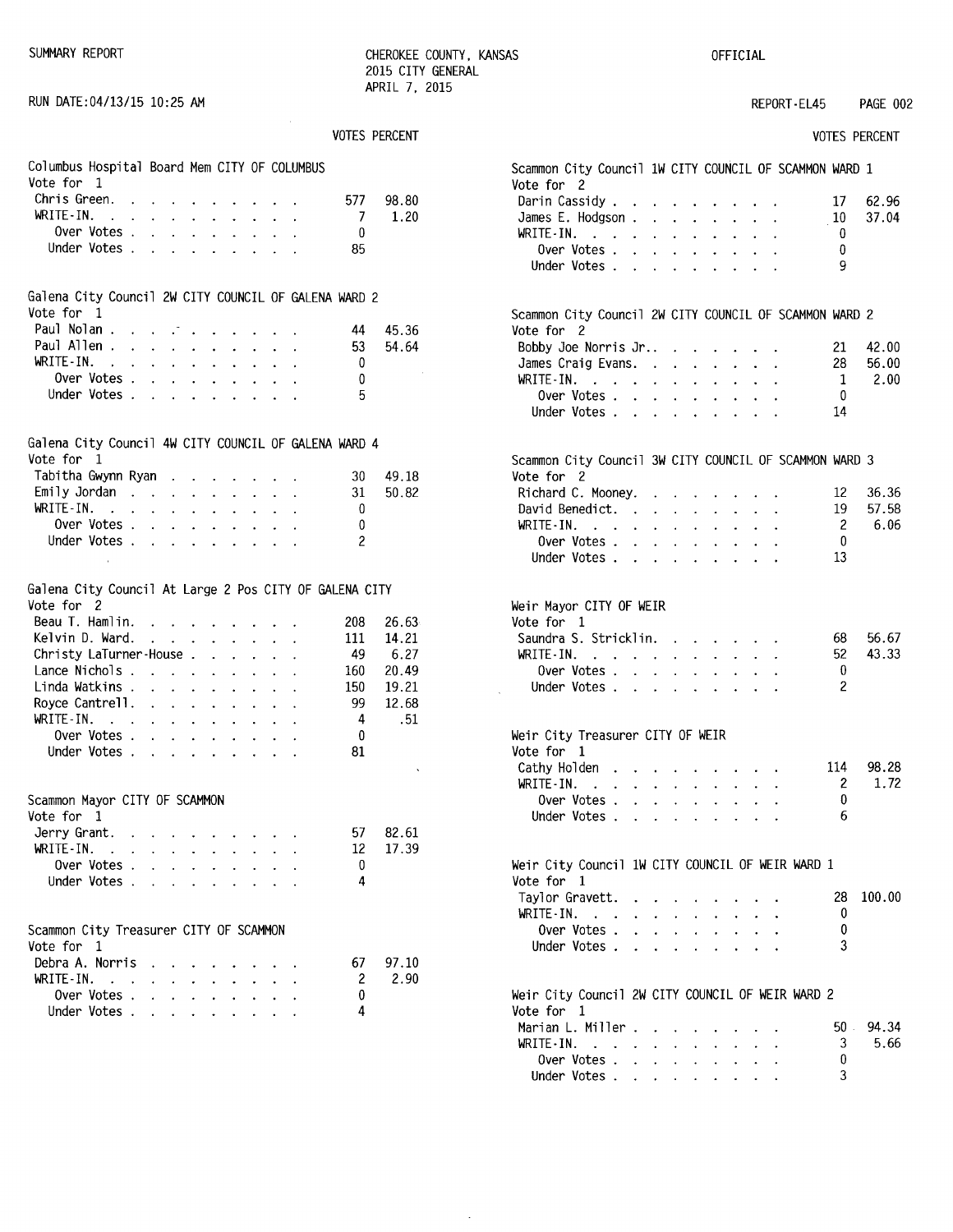SUMMARY REPORT **CHEROKEE COUNTY, KANSAS** 2015 CITY GENERAL APRIL 7. 2015  $\mathcal{A}_1$ 

OFFICIAL

| RUN DATE: 04/13/15 10:25 AM                                                                                                  |                      |                                                                                                                                                                                                                                                    | REPORT-EL45 | PAGE 003                   |
|------------------------------------------------------------------------------------------------------------------------------|----------------------|----------------------------------------------------------------------------------------------------------------------------------------------------------------------------------------------------------------------------------------------------|-------------|----------------------------|
|                                                                                                                              | <b>VOTES PERCENT</b> |                                                                                                                                                                                                                                                    |             | <b>VOTES PERCENT</b>       |
| Weir City Council 3W CITY COUNCIL OF WEIR WARD 3<br>Vote for 1                                                               |                      | USD 404 School Brd Mem Pos 3<br>Vote for 1                                                                                                                                                                                                         |             |                            |
| Linda Solomon                                                                                                                | 96.77<br>30          | Tim Wilson                                                                                                                                                                                                                                         |             | 96.60<br>654               |
| WRITE-IN.                                                                                                                    | 3.23<br>1            | WRITE-IN.                                                                                                                                                                                                                                          |             | 3.40<br>23                 |
| Over Votes                                                                                                                   | 0                    | Over Votes                                                                                                                                                                                                                                         |             | 0                          |
| Under Votes                                                                                                                  | 4                    | Under Votes                                                                                                                                                                                                                                        |             | 83                         |
| Roseland Mayor CITY OF ROSELAND                                                                                              |                      | USD 404 School Brd Mem Pos 7 At Large                                                                                                                                                                                                              |             |                            |
| Vote for 1<br>WRITE-IN.                                                                                                      | 7 100.00             | Vote for 1                                                                                                                                                                                                                                         |             |                            |
| المنابعة المنابعة المنابعة المنابعة المنابعة<br>Over Votes                                                                   | 0                    | Gregory C. Walker.<br>WRITE-IN.                                                                                                                                                                                                                    |             | 95.71<br>624<br>28<br>4.29 |
| Under Votes                                                                                                                  | 2                    | Over Votes                                                                                                                                                                                                                                         |             | 0                          |
|                                                                                                                              |                      | Under Votes                                                                                                                                                                                                                                        |             | 108                        |
| Roseland City Council CITY OF ROSELAND                                                                                       |                      |                                                                                                                                                                                                                                                    |             |                            |
| Vote for 5                                                                                                                   | 24.24                | USD 505 School Brd Mem Pos 1<br>Vote for 1                                                                                                                                                                                                         |             |                            |
| Dennis Spencer.<br>Dustin C. Spencer.                                                                                        | 8<br>21.21<br>7      | Michelle Feagan                                                                                                                                                                                                                                    |             | 66.67<br>$\mathbf{z}$      |
| Keith Warren                                                                                                                 | 18.18<br>6           | WRITE-IN.                                                                                                                                                                                                                                          |             | 33.33<br>1                 |
| WRITE-IN.                                                                                                                    | 36.36<br>12          | Over Votes                                                                                                                                                                                                                                         |             | 0                          |
| Over Votes                                                                                                                   | 0                    | Under Votes                                                                                                                                                                                                                                        |             | 0                          |
| Under Votes                                                                                                                  | 12                   |                                                                                                                                                                                                                                                    |             |                            |
|                                                                                                                              |                      | USD 505 School Brd Mem Pos 2                                                                                                                                                                                                                       |             |                            |
| West Mineral Mayor CITY OF WEST MINERAL<br>Vote for 1                                                                        |                      | Vote for 1                                                                                                                                                                                                                                         |             | 66.67                      |
| WRITE IN.<br>the contract of the contract of the contract of                                                                 | 100.00<br>20         | Rocky Billings.<br>WRITE-IN.                                                                                                                                                                                                                       |             | 2<br>$\mathbf 1$<br>33.33  |
| Over Votes                                                                                                                   | 0                    | Over Votes                                                                                                                                                                                                                                         |             | 0                          |
| Under Votes                                                                                                                  | 5                    | Under Votes                                                                                                                                                                                                                                        |             | $\bf{0}$                   |
| West Mineral City Council CITY OF WEST MINERAL<br>Vote for 2                                                                 |                      | USD 505 School Brd Mem Pos 3<br>Vote for 1                                                                                                                                                                                                         |             |                            |
| Raymond G. Poor Jr.                                                                                                          | 55.88<br>19          | Jeffrey A. Corn                                                                                                                                                                                                                                    |             | 0                          |
| WRITE-IN.                                                                                                                    | 15<br>44.12          | WRITE-IN. $\cdots$ $\cdots$ $\cdots$                                                                                                                                                                                                               |             | 100.00<br>1                |
| Over Votes                                                                                                                   | 0                    | Over Votes $\cdots$ $\cdots$ $\cdots$ $\cdots$                                                                                                                                                                                                     |             | 0                          |
| Under Votes                                                                                                                  | 16                   | Under Votes                                                                                                                                                                                                                                        |             | 2                          |
| USD 404 School Brd Mem Pos 1<br>Vote for 1                                                                                   |                      | USD 505 School Brd Mem Pos 7 At Large<br>Vote for 1                                                                                                                                                                                                |             |                            |
| Amy French                                                                                                                   | 52.13<br>379         | Michael W. McCracken.                                                                                                                                                                                                                              |             | 0                          |
| James M. Beck                                                                                                                | 47.32<br>344         | WRITE-IN.                                                                                                                                                                                                                                          |             | 100.00<br>1                |
| WRITE-IN.                                                                                                                    | 4<br>. 55            | Over Votes $\ldots$ $\ldots$ $\ldots$ $\ldots$                                                                                                                                                                                                     |             | 0                          |
| Over Votes                                                                                                                   | 0                    | Under Votes                                                                                                                                                                                                                                        |             | $\overline{c}$             |
| Under Votes                                                                                                                  | 33                   |                                                                                                                                                                                                                                                    |             |                            |
| USD 404 School Brd Mem Pos 2                                                                                                 |                      | USD 493 School Brd Mem Pos 1<br>Vote for 1                                                                                                                                                                                                         |             |                            |
| Vote for 1                                                                                                                   |                      | John W. Crain                                                                                                                                                                                                                                      |             | 96.81<br>1.154             |
| Jason Bolt                                                                                                                   | 56.85<br>394         | WRITE-IN.<br>$\mathbf{a}$ and $\mathbf{a}$ are a set of the set of the set of the set of the set of the set of the set of the set of the set of the set of the set of the set of the set of the set of the set of the set of the set of the set of |             | 38<br>3.19                 |
| Scott West                                                                                                                   | 42.71<br>296         | Over Votes                                                                                                                                                                                                                                         |             | $\mathbf 0$                |
| WRITE IN.<br>the contract of the contract of the contract of the contract of the contract of the contract of the contract of | 3<br>.43             | Under Votes                                                                                                                                                                                                                                        |             | 176                        |
| Over Votes                                                                                                                   | 1                    |                                                                                                                                                                                                                                                    |             |                            |
| Under Votes                                                                                                                  | 66                   |                                                                                                                                                                                                                                                    |             |                            |

 $\mathcal{L}_{\mathrm{eff}}$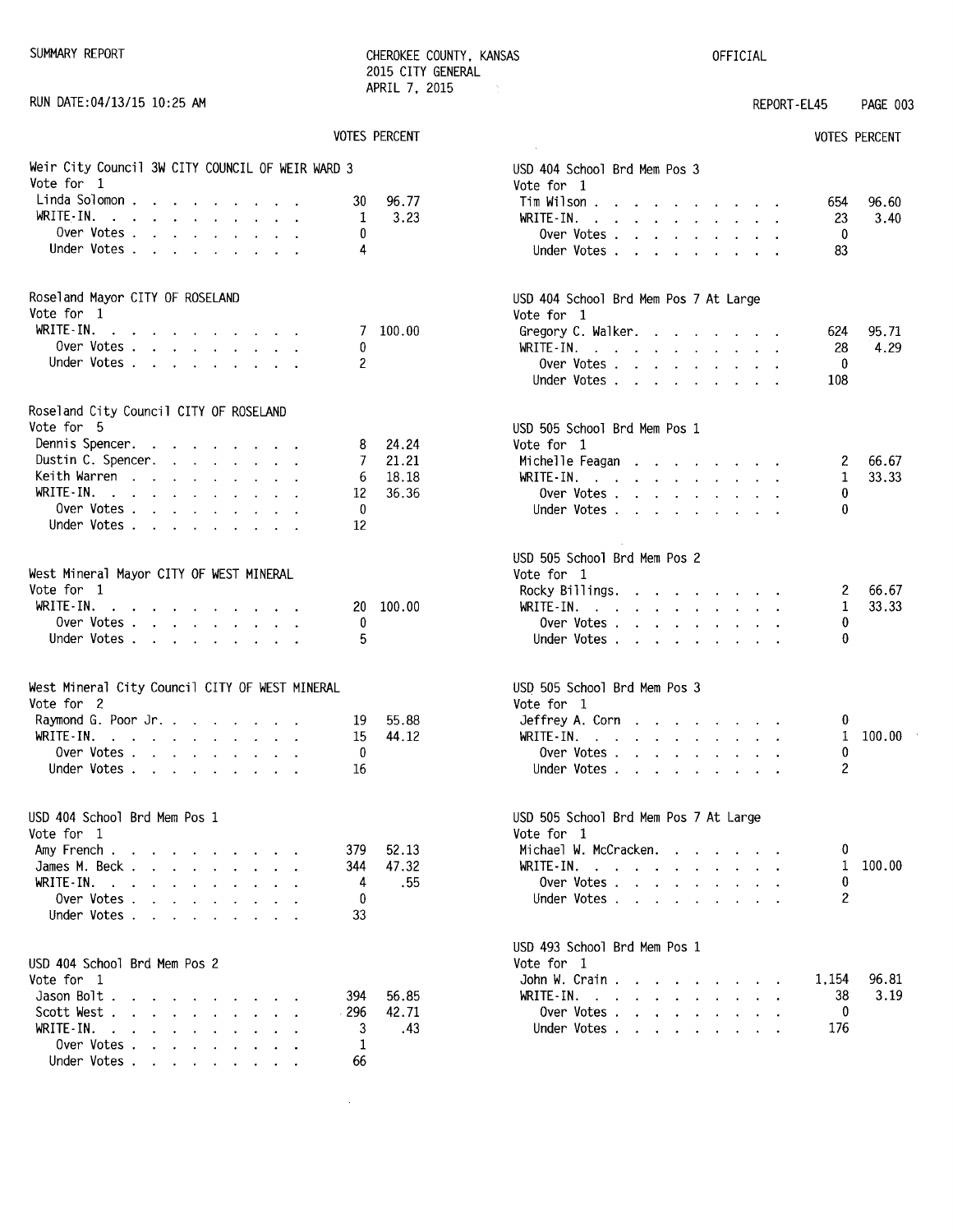SUMMARY REPORT CHEROKEE COUNTY, KANSAS OFFICIAL 2015 CITY GENERAL APRIL 7. 2015

 $\hat{\boldsymbol{\beta}}$ 

RUN DATE:04/13/15 10:25 AM **REPORT-EL45** PAGE 004

| <b>VOTES PERCENT</b>                                                                                                                                                                                                                                   | <b>VOTES PERCENT</b>                                                                                                                                                                                                                                                                                                    |
|--------------------------------------------------------------------------------------------------------------------------------------------------------------------------------------------------------------------------------------------------------|-------------------------------------------------------------------------------------------------------------------------------------------------------------------------------------------------------------------------------------------------------------------------------------------------------------------------|
| USD 493 School Brd Mem Pos 2<br>Vote for 1<br>Holly Murdock Stover.<br>731                                                                                                                                                                             | USD 247 School Brd Mem Pos 1<br>Vote for 1<br>54.51<br>Sundown Jacobs.<br>96.91<br>188                                                                                                                                                                                                                                  |
| Travis Moore<br>606<br>$\mathbf{a}$ and $\mathbf{a}$ and $\mathbf{a}$ and $\mathbf{a}$ and $\mathbf{a}$                                                                                                                                                | $\mathbf{r}$ . The set of the set of the set of the set of the set of the set of the set of the set of the set of the set of the set of the set of the set of the set of the set of the set of the set of the set of the set of t<br>45.19<br>WRITE-IN.<br>3.09<br>6<br>the contract of the contract of the contract of |
| WRITE-IN.<br>the contract of the contract of the contract of<br>4                                                                                                                                                                                      | .30<br>Over Votes.<br>0<br>$\mathbf{r}$ , $\mathbf{r}$ , $\mathbf{r}$ , $\mathbf{r}$ , $\mathbf{r}$ , $\mathbf{r}$                                                                                                                                                                                                      |
| Over Votes.<br>0<br>and the contract of the contract of                                                                                                                                                                                                | Under Votes<br>16                                                                                                                                                                                                                                                                                                       |
| Under Votes<br>27                                                                                                                                                                                                                                      |                                                                                                                                                                                                                                                                                                                         |
| USD 493 School Brd Mem Pos 3                                                                                                                                                                                                                           | USD 247 School Brd Mem Pos 2<br>Vote for 1                                                                                                                                                                                                                                                                              |
| Vote for 1                                                                                                                                                                                                                                             | Greg Hite<br>97.44<br>190<br>the contract of the contract of the con-                                                                                                                                                                                                                                                   |
| Bradley A. Burns<br>1.092                                                                                                                                                                                                                              | 94.55<br>WRITE-IN.<br>2.56<br>5<br>the contract of the contract of the                                                                                                                                                                                                                                                  |
| WRITE-IN.<br>the contract of the contract of the con-<br>63                                                                                                                                                                                            | 5.45<br>0<br>Over Votes                                                                                                                                                                                                                                                                                                 |
| Over Votes<br>0                                                                                                                                                                                                                                        | Under Votes<br>15                                                                                                                                                                                                                                                                                                       |
| Under Votes.<br>213                                                                                                                                                                                                                                    |                                                                                                                                                                                                                                                                                                                         |
| USD 493 School Brd Mem At Large<br>Vote for 1                                                                                                                                                                                                          | USD 247 School Brd Mem Pos 3<br>Vote for 1<br>WRITE-IN.<br>100.00<br>52<br>$\mathbf{a}$ and $\mathbf{a}$ are a set of the set of the set of the set of the set of the set of the set of the set of the set of the set of the set of the set of the set of the set of the set of the set of the set of the set of        |
| Gwen Morgan.<br>706<br>the contract of the contract of the contract of the contract of the contract of the contract of the contract of                                                                                                                 | 52.18<br>0<br>Over Votes $\cdots$ $\cdots$ $\cdots$ $\cdots$                                                                                                                                                                                                                                                            |
| John Lopp<br>641<br>the contract of the contract of the contract of                                                                                                                                                                                    | 47.38<br>158<br>Under Votes                                                                                                                                                                                                                                                                                             |
| WRITE-IN.<br>6<br>the contract of the contract of the contract of the contract of the contract of the contract of the contract of                                                                                                                      | .44                                                                                                                                                                                                                                                                                                                     |
| Over Votes<br>0                                                                                                                                                                                                                                        |                                                                                                                                                                                                                                                                                                                         |
| Under Votes<br>15                                                                                                                                                                                                                                      | USD 247 Schl Brd Mem P4 Unexp<br>Vote for 1                                                                                                                                                                                                                                                                             |
|                                                                                                                                                                                                                                                        | Ronald W. Yancey<br>190<br>98.45                                                                                                                                                                                                                                                                                        |
| USD 499 School Brd Mem Pos 1                                                                                                                                                                                                                           | WRITE-IN.<br>3<br>1.55                                                                                                                                                                                                                                                                                                  |
| Vote for 1                                                                                                                                                                                                                                             | 0<br>Over Votes                                                                                                                                                                                                                                                                                                         |
| Denise M. Titus<br>405<br>the contract of the contract of                                                                                                                                                                                              | 96.43<br>17<br>Under Votes                                                                                                                                                                                                                                                                                              |
| WRITE IN.<br>15<br>the contract of the contract of the contract of the contract of the contract of the contract of the contract of                                                                                                                     | 3.57                                                                                                                                                                                                                                                                                                                    |
| Over Votes<br>0                                                                                                                                                                                                                                        |                                                                                                                                                                                                                                                                                                                         |
| Under Votes<br>47                                                                                                                                                                                                                                      | USD 247 Schl Brd Mem P6 Unexp<br>Vote for 1                                                                                                                                                                                                                                                                             |
| USD 499 School Brd Mem Pos 2<br>Vote for 1                                                                                                                                                                                                             | Jessica Wells<br>96.72<br>177<br>6<br>3.28<br>WRITE-IN. $\cdots$ $\cdots$ $\cdots$                                                                                                                                                                                                                                      |
| Steve Hall<br>399                                                                                                                                                                                                                                      | Over Votes<br>1<br>26<br>95.91<br>Under Votes                                                                                                                                                                                                                                                                           |
| WRITE-IN.<br>17<br>$\mathbf{r}$ , and $\mathbf{r}$ , and $\mathbf{r}$ , and $\mathbf{r}$ , and $\mathbf{r}$                                                                                                                                            | 4.09                                                                                                                                                                                                                                                                                                                    |
| Over Votes .<br>0<br>$\mathbf{r}$ . The contract of the contract of the contract of the contract of the contract of the contract of the contract of the contract of the contract of the contract of the contract of the contract of the contract of th |                                                                                                                                                                                                                                                                                                                         |
| Under Votes<br>51                                                                                                                                                                                                                                      | USD 247 School Brd Mem Pos 7 At large                                                                                                                                                                                                                                                                                   |
|                                                                                                                                                                                                                                                        | Vote for 1                                                                                                                                                                                                                                                                                                              |
| USD 499 School Brd Mem Pos 3                                                                                                                                                                                                                           | 182<br>94.30<br>David Stricklin<br>5.70<br>WRITE-IN.                                                                                                                                                                                                                                                                    |
| Vote for 1                                                                                                                                                                                                                                             | 11<br>the contract of the contract of the contract of the contract of the contract of<br>$\sim$<br>0                                                                                                                                                                                                                    |
| Lawrence D. Miller<br>-400                                                                                                                                                                                                                             | Over Votes<br>17<br>96.39<br>Under Votes                                                                                                                                                                                                                                                                                |
| WRITE-IN.<br>15                                                                                                                                                                                                                                        | 3.61                                                                                                                                                                                                                                                                                                                    |
| Over Votes<br>0                                                                                                                                                                                                                                        |                                                                                                                                                                                                                                                                                                                         |
| Under Votes<br>52                                                                                                                                                                                                                                      | USD 404 Cheroke County Kansas (Riverton)                                                                                                                                                                                                                                                                                |
|                                                                                                                                                                                                                                                        | Vote for 1                                                                                                                                                                                                                                                                                                              |
|                                                                                                                                                                                                                                                        | 479<br>63.19<br>Yes.<br>279<br>36.81                                                                                                                                                                                                                                                                                    |
| USD 499 School Brd Mem At large<br>Vote for 1                                                                                                                                                                                                          | No.<br>Over Votes.<br>$\bf{0}$                                                                                                                                                                                                                                                                                          |
| William VanCleave<br>358                                                                                                                                                                                                                               | 2<br>Under Votes<br>93.72                                                                                                                                                                                                                                                                                               |
| WRITE-IN. $\cdots$<br>24                                                                                                                                                                                                                               | 6.28                                                                                                                                                                                                                                                                                                                    |
| Over Votes<br>0                                                                                                                                                                                                                                        |                                                                                                                                                                                                                                                                                                                         |
| Under Votes<br>85                                                                                                                                                                                                                                      |                                                                                                                                                                                                                                                                                                                         |
|                                                                                                                                                                                                                                                        |                                                                                                                                                                                                                                                                                                                         |

|                | VOTES PERCENT |                                                        |                                                                                                                       |                                                                                                                                                                                                                                      |                      |                                                                                                                                                                                                                                                                                                                                                                                                                                                            |                           |                      |                      |                      |                | <b>VOTES PERCENT</b> |
|----------------|---------------|--------------------------------------------------------|-----------------------------------------------------------------------------------------------------------------------|--------------------------------------------------------------------------------------------------------------------------------------------------------------------------------------------------------------------------------------|----------------------|------------------------------------------------------------------------------------------------------------------------------------------------------------------------------------------------------------------------------------------------------------------------------------------------------------------------------------------------------------------------------------------------------------------------------------------------------------|---------------------------|----------------------|----------------------|----------------------|----------------|----------------------|
|                |               | USD 247 School Brd Mem Pos 1<br>Vote for 1             |                                                                                                                       |                                                                                                                                                                                                                                      |                      |                                                                                                                                                                                                                                                                                                                                                                                                                                                            |                           |                      |                      |                      |                |                      |
| 731            | 54.51         | Sundown Jacobs.                                        |                                                                                                                       | $\sim$                                                                                                                                                                                                                               |                      | the contract of the contract of the                                                                                                                                                                                                                                                                                                                                                                                                                        |                           |                      |                      |                      | 188            | 96.91                |
| 606            | 45.19         | WRITE-IN. $\cdots$ $\cdots$ $\cdots$                   |                                                                                                                       |                                                                                                                                                                                                                                      |                      |                                                                                                                                                                                                                                                                                                                                                                                                                                                            |                           |                      |                      | $\ddot{\phantom{0}}$ | -6             | 3.09                 |
| 4              | .30           | Over Votes .                                           |                                                                                                                       | <b>Contract Contract</b>                                                                                                                                                                                                             |                      | $\mathbf{1} \qquad \mathbf{1} \qquad \mathbf{1} \qquad \mathbf{1} \qquad \mathbf{1} \qquad \mathbf{1} \qquad \mathbf{1} \qquad \mathbf{1} \qquad \mathbf{1} \qquad \mathbf{1} \qquad \mathbf{1} \qquad \mathbf{1} \qquad \mathbf{1} \qquad \mathbf{1} \qquad \mathbf{1} \qquad \mathbf{1} \qquad \mathbf{1} \qquad \mathbf{1} \qquad \mathbf{1} \qquad \mathbf{1} \qquad \mathbf{1} \qquad \mathbf{1} \qquad \mathbf{1} \qquad \mathbf{1} \qquad \mathbf{$ |                           |                      |                      |                      | 0              |                      |
| 0              |               | Under Votes .                                          |                                                                                                                       | <u>in the community of the community of the community of the community of the community of the community of the community of the community of the community of the community of the community of the community of the community </u> |                      |                                                                                                                                                                                                                                                                                                                                                                                                                                                            |                           |                      | $\mathbf{L}$         |                      | 16             |                      |
| 27             |               |                                                        |                                                                                                                       |                                                                                                                                                                                                                                      |                      |                                                                                                                                                                                                                                                                                                                                                                                                                                                            |                           |                      |                      |                      |                |                      |
|                |               | USD 247 School Brd Mem Pos 2<br>Vote for 1             |                                                                                                                       |                                                                                                                                                                                                                                      |                      |                                                                                                                                                                                                                                                                                                                                                                                                                                                            |                           |                      |                      |                      |                |                      |
|                |               | Greg Hite $\ldots$ $\ldots$ $\ldots$ $\ldots$ $\ldots$ |                                                                                                                       |                                                                                                                                                                                                                                      |                      |                                                                                                                                                                                                                                                                                                                                                                                                                                                            |                           |                      |                      |                      | 190            | 97.44                |
| 1.092          | 94.55         | WRITE-IN.                                              | the contract of the contract of the contract of the contract of the contract of the contract of the contract of       |                                                                                                                                                                                                                                      |                      |                                                                                                                                                                                                                                                                                                                                                                                                                                                            |                           |                      |                      |                      | 5              | 2.56                 |
| 63             | 5.45          | Over Votes                                             |                                                                                                                       |                                                                                                                                                                                                                                      |                      |                                                                                                                                                                                                                                                                                                                                                                                                                                                            |                           |                      |                      | $\sim$               | 0              |                      |
| 0              |               | Under Votes                                            |                                                                                                                       |                                                                                                                                                                                                                                      |                      |                                                                                                                                                                                                                                                                                                                                                                                                                                                            |                           |                      |                      |                      | 15             |                      |
| 213            |               |                                                        |                                                                                                                       |                                                                                                                                                                                                                                      |                      |                                                                                                                                                                                                                                                                                                                                                                                                                                                            |                           |                      |                      |                      |                |                      |
|                |               | USD 247 School Brd Mem Pos 3<br>Vote for 1             |                                                                                                                       |                                                                                                                                                                                                                                      |                      |                                                                                                                                                                                                                                                                                                                                                                                                                                                            |                           |                      |                      |                      |                |                      |
|                |               | WRITE-IN.                                              | and a strain and a strain and a                                                                                       |                                                                                                                                                                                                                                      |                      |                                                                                                                                                                                                                                                                                                                                                                                                                                                            |                           |                      |                      |                      | 52             | 100.00               |
| 706            | 52.18         | Over Votes                                             |                                                                                                                       |                                                                                                                                                                                                                                      |                      |                                                                                                                                                                                                                                                                                                                                                                                                                                                            |                           |                      |                      |                      | - 0            |                      |
| 641            | 47.38         | Under Votes                                            |                                                                                                                       |                                                                                                                                                                                                                                      |                      |                                                                                                                                                                                                                                                                                                                                                                                                                                                            |                           |                      |                      |                      | 158            |                      |
| 6<br>0         | .44           |                                                        |                                                                                                                       |                                                                                                                                                                                                                                      |                      |                                                                                                                                                                                                                                                                                                                                                                                                                                                            |                           |                      |                      |                      |                |                      |
| 15             |               | USD 247 Schl Brd Mem P4 Unexp                          |                                                                                                                       |                                                                                                                                                                                                                                      |                      |                                                                                                                                                                                                                                                                                                                                                                                                                                                            |                           |                      |                      |                      |                |                      |
|                |               | Vote for 1                                             |                                                                                                                       |                                                                                                                                                                                                                                      |                      |                                                                                                                                                                                                                                                                                                                                                                                                                                                            |                           |                      |                      |                      |                |                      |
|                |               | Ronald W. Yancey                                       |                                                                                                                       |                                                                                                                                                                                                                                      |                      |                                                                                                                                                                                                                                                                                                                                                                                                                                                            |                           |                      |                      |                      | 190            | 98.45                |
|                |               | WRITE-IN.                                              | $\mathcal{A}$ . The second contribution of $\mathcal{A}$                                                              |                                                                                                                                                                                                                                      |                      |                                                                                                                                                                                                                                                                                                                                                                                                                                                            |                           |                      |                      | $\sim$               | 3              | 1.55                 |
|                |               | Over Votes                                             |                                                                                                                       |                                                                                                                                                                                                                                      |                      |                                                                                                                                                                                                                                                                                                                                                                                                                                                            |                           |                      |                      | $\mathbf{r}$         | 0              |                      |
| 405            | 96.43         | Under Votes                                            |                                                                                                                       |                                                                                                                                                                                                                                      |                      |                                                                                                                                                                                                                                                                                                                                                                                                                                                            |                           |                      |                      |                      | 17             |                      |
| 15<br>0        | 3.57          |                                                        |                                                                                                                       |                                                                                                                                                                                                                                      |                      |                                                                                                                                                                                                                                                                                                                                                                                                                                                            |                           |                      |                      |                      |                |                      |
| 47             |               | USD 247 Schl Brd Mem P6 Unexp<br>Vote for 1            |                                                                                                                       |                                                                                                                                                                                                                                      |                      |                                                                                                                                                                                                                                                                                                                                                                                                                                                            |                           |                      |                      |                      |                |                      |
|                |               | Jessica Wells                                          |                                                                                                                       |                                                                                                                                                                                                                                      |                      |                                                                                                                                                                                                                                                                                                                                                                                                                                                            |                           |                      |                      |                      | 177            | 96.72                |
|                |               | WRITE IN.                                              | $\mathcal{A}$ and $\mathcal{A}$ are also associated as a set of $\mathcal{A}$                                         |                                                                                                                                                                                                                                      |                      |                                                                                                                                                                                                                                                                                                                                                                                                                                                            |                           |                      |                      |                      | 6              | 3.28                 |
|                |               | Over Votes.                                            |                                                                                                                       | and the contract of the contract of the contract of the contract of the contract of                                                                                                                                                  |                      |                                                                                                                                                                                                                                                                                                                                                                                                                                                            |                           |                      |                      |                      | -1             |                      |
| 399            | 95.91         | Under Votes                                            |                                                                                                                       |                                                                                                                                                                                                                                      |                      |                                                                                                                                                                                                                                                                                                                                                                                                                                                            |                           |                      |                      |                      | 26             |                      |
| 17<br>0        | 4.09          |                                                        |                                                                                                                       |                                                                                                                                                                                                                                      |                      |                                                                                                                                                                                                                                                                                                                                                                                                                                                            |                           |                      |                      |                      |                |                      |
| 51             |               | USD 247 School Brd Mem Pos 7 At large                  |                                                                                                                       |                                                                                                                                                                                                                                      |                      |                                                                                                                                                                                                                                                                                                                                                                                                                                                            |                           |                      |                      |                      |                |                      |
|                |               | Vote for 1                                             |                                                                                                                       |                                                                                                                                                                                                                                      |                      |                                                                                                                                                                                                                                                                                                                                                                                                                                                            |                           |                      |                      |                      |                |                      |
|                |               | David Stricklin                                        |                                                                                                                       |                                                                                                                                                                                                                                      |                      |                                                                                                                                                                                                                                                                                                                                                                                                                                                            |                           |                      |                      |                      |                | 182 94.30            |
|                |               | WRITE-IN.                                              | $\ddot{\phantom{a}}$                                                                                                  |                                                                                                                                                                                                                                      |                      |                                                                                                                                                                                                                                                                                                                                                                                                                                                            |                           |                      |                      |                      | 11             | 5.70                 |
|                |               | Over Votes .                                           |                                                                                                                       |                                                                                                                                                                                                                                      |                      |                                                                                                                                                                                                                                                                                                                                                                                                                                                            |                           |                      |                      |                      | 0              |                      |
| $-400$         | 96.39         | Under Votes.                                           |                                                                                                                       | $\sim$                                                                                                                                                                                                                               | $\ddot{\phantom{0}}$ | $\mathbf{L}^{\text{max}}$                                                                                                                                                                                                                                                                                                                                                                                                                                  | $\mathbf{L}^{\text{max}}$ | $\ddot{\phantom{0}}$ | $\ddot{\phantom{0}}$ |                      | 17             |                      |
| 15<br>$\bf{0}$ | 3.61          |                                                        |                                                                                                                       |                                                                                                                                                                                                                                      |                      |                                                                                                                                                                                                                                                                                                                                                                                                                                                            |                           |                      |                      |                      |                |                      |
| 52             |               | USD 404 Cheroke County Kansas (Riverton)<br>Vote for 1 |                                                                                                                       |                                                                                                                                                                                                                                      |                      |                                                                                                                                                                                                                                                                                                                                                                                                                                                            |                           |                      |                      |                      |                |                      |
|                |               | Yes.                                                   | $\mathcal{L}^{\mathcal{L}}$ , $\mathcal{L}^{\mathcal{L}}$ , $\mathcal{L}^{\mathcal{L}}$ , $\mathcal{L}^{\mathcal{L}}$ |                                                                                                                                                                                                                                      |                      |                                                                                                                                                                                                                                                                                                                                                                                                                                                            |                           |                      |                      |                      | 479            | 63.19                |
|                |               | No.<br>$\overline{a}$                                  | $\mathbf{r}$ and $\mathbf{r}$ and $\mathbf{r}$ and $\mathbf{r}$                                                       |                                                                                                                                                                                                                                      | $\mathbf{r}$         | $\overline{a}$                                                                                                                                                                                                                                                                                                                                                                                                                                             | $\mathbf{r}$              | $\mathbf{r}$         |                      |                      | 279            | 36.81                |
|                |               | Over Votes.                                            |                                                                                                                       | $\ddot{\phantom{0}}$                                                                                                                                                                                                                 | $\sim$ 100 $\sim$    | $\ddot{\phantom{a}}$                                                                                                                                                                                                                                                                                                                                                                                                                                       | $\ddot{\phantom{a}}$      | $\ddot{\phantom{0}}$ | $\ddot{\phantom{0}}$ |                      | 0              |                      |
| 358            | 93.72         | Under Votes .                                          |                                                                                                                       | $\mathbf{L}$                                                                                                                                                                                                                         | $\mathbf{r}$         | $\ddot{\phantom{a}}$                                                                                                                                                                                                                                                                                                                                                                                                                                       | $\ddot{\phantom{0}}$      |                      |                      |                      | $\overline{c}$ |                      |
| 24             | 6.28          |                                                        |                                                                                                                       |                                                                                                                                                                                                                                      |                      |                                                                                                                                                                                                                                                                                                                                                                                                                                                            |                           |                      |                      |                      |                |                      |